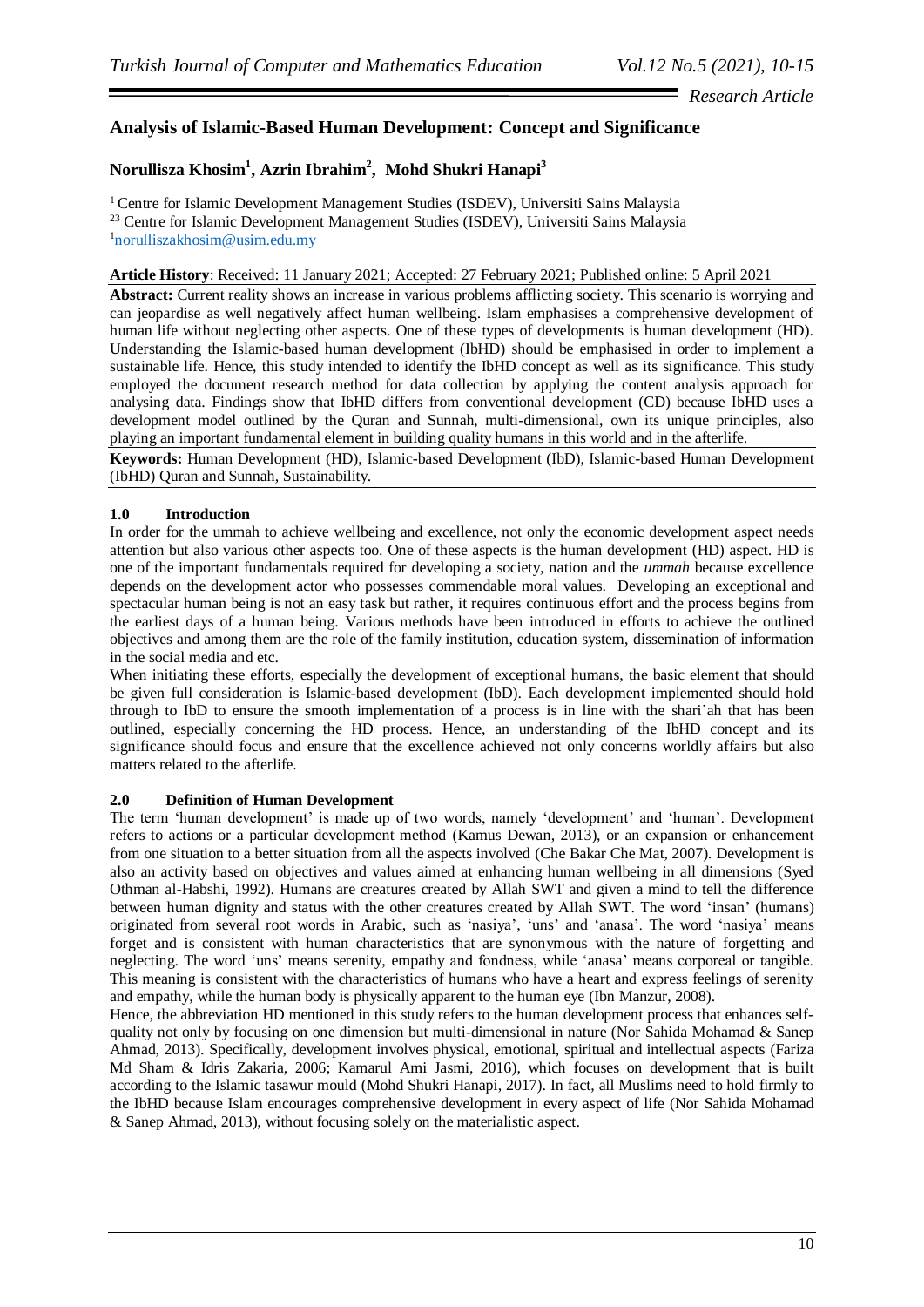## **3.0 Literature Review**

Numerous previous studies have examined IbHD. Studies related to HD included the HD concept based on the literary works and Muslim scholars thought, development concept from an Islamic perspective, importance of HD, empowering HD through education, teaching and learning (PdP) as well as incorporating Islamic values into HD.

According to the literary works and Muslim scholars thought, study carried out by Zainudin Hashim (2018) analysed the thinking of Hassan al-Banna based on the scripture Majmu'ah Al-Rasail by focusing on discussions pertinent to the elements and aspects of HD, while Muhamad Alihanafiah Norasid (2016) had studied the thinking of Said Hawa based on his scripture Al-Asas Fi Al-Tafsir, which was related to divine human development, whereas Mohd Shafiee Hamzah (2012) had introduced the HD concept built by Sayyid Qutub.

In addition to the thinking's of Hassan al-Banna, Said Hawa, and Sayyid Qutub, the thinking's of Al-Mawardi, Syeikh Abdul Samad Al-Falimbani, and Al-Imam Al-Nawawi were also studied in order to introduce the HD concept outlined by these Muslim scholars. Siti Sarah Ahmad (2012) had basically dissected al-Mawardi thought related to HD by introducing several moral values that should be ingrained in every human in order to become exceptional humans. Shohana Hussin (2010) had highlighted six HD concepts that were introduced by Syeikh Abdul Samad Al-Falimbani covering various development aspects pertaining to knowledge, akidah, ibadah, seven parts of the human body namely the eyes, ears, tongue, stomach, genitals, hands and legs (anggota tujuh), spirituality and morality, also social etiquette. Kamarul Azmi Jasmi (2002) described the emphasis on the spiritual aspect based on two elements, namely the correct methodology as well as complete and accurate contents of a successful HD according to Al-Imam Al-Nawawi.

Besides discussions on HD found in literary works and Muslim scholars thought, the HD concept according to Islam from various aspects was also discussed by researchers. According to Islam, HD should be multidimensional in nature and focus on factors such as faith and piousness towards Allah SWT (Nor Sahida Mohamad & Sanep Ahmad, 2013) because it is a benchmark for the most noble humans in the eyes of Allah SWT. Moreover, the spiritual aspect is the starting point for HD (Noor Shakirah Mat Akhir & Muhammad Azizan Sabjan, 2014), which should also be the principal element in the materialistic aspect (Kamarul Azmi Jasmi, 2016). There are at least eight main fundamental elements required for human spiritual development, such as moral development projected towards Allah SWT, moral development projected towards humans, social development, development of living etiquette, development of ibadah, development of iihad, development of knowledge and development of knowledge permitted by Islam (Kamarul Azmi Jasmi & et al, 2007).

According to Islam, the HD model is one of the sources that ensures the sustainability of ummah (Noor Shakirah Mat Akhir and Muhammad Azizan Sabjan, 2014; and Kamarul Azmi Jasmi, 2016), and produces a wider effect compared to the CD model (Nor Sahida Mohamad & Sanep Ahmad, 2013). For example, there is a clear difference between development from the actor's perspective and the time-frame for the development cited in both these development models. Islam sees humans as the most important character in a development that should move in sync with development and cannot be separated from the framework because it covers the spiritual and physical aspects as well as worldly and afterlife aspects (Mohd Fauzi Hamat and Mohd Khairul Naim Che Nordin, 2012).

The fact is HD plays a significant role because it has a huge impact on individuals, society, organisations, the nation and the ummah. Baharom Mohamad & Mohamad Johdi Salleh (2009) explained the importance of HD in the nation building context by explaining it from various perspectives, such as health, education, IPTA, ICT, economy, social, Islamic and moral perspectives. Ab Aziz Yusof & Mutiara Dwi Sari (2017) also supported this finding by stating that HD based on an Islamic perspective should include both the physical and spiritual (mind and emotions) elements that produce pious humans characterised by amar makruf nahi mungkar, a clear mission, tawazun, sakinah, noble moral values as well as a generous and helpful attitude. Mohd Roslan Mohd Nor & Zaiton Mustafa (2018) explained that from a holistic aspect, HD contributes to society's wellbeing and is required by humans to achieve happiness in this world and in the afterlife. Moreover, in the organisational context, this concept provides cogent suggestions for integrated solutions and is overall effective in providing better profits due to the maximum productivity and quality service provided by the staff or employees (Ilhaamie Abdul Ghani Azmi, 2009).

From the aspect of HD's importance, the empowerment of HD should be through education, teaching and learning (PdP) and various mediums that begin from childhood (Asmawati Suhid, 2007; Mustapha Kamal Ahmad Kassin & et al, 2010; Ermizam Edni & et al, 2010; Mohd Faeez Ilias & Kamarul Azmi Jasmi, 2011; Siti Fatimah Ahmad & Maimun Aqsha Lubis, 2015; and Mazlini Adnan & et al (2016). These studies emphasised teaching etiquette, Islamic moral values and Islamic civilisation as well as focus on Islamic-based education in order to help build exceptional human development not only in academics but also good character, etiquette, moral values as well as noble values that are rarely practiced and easily forgotten by society. Mazlini Adnan & et al (2016) also asserted the need to empower HD from the childhood level education perspective by introducing STEM in the student's curriculum. Moreover, lecturers are responsible for developing students of high quality by consolidating and improving the quality of PdP (Ermizam Edni & et al, 2010).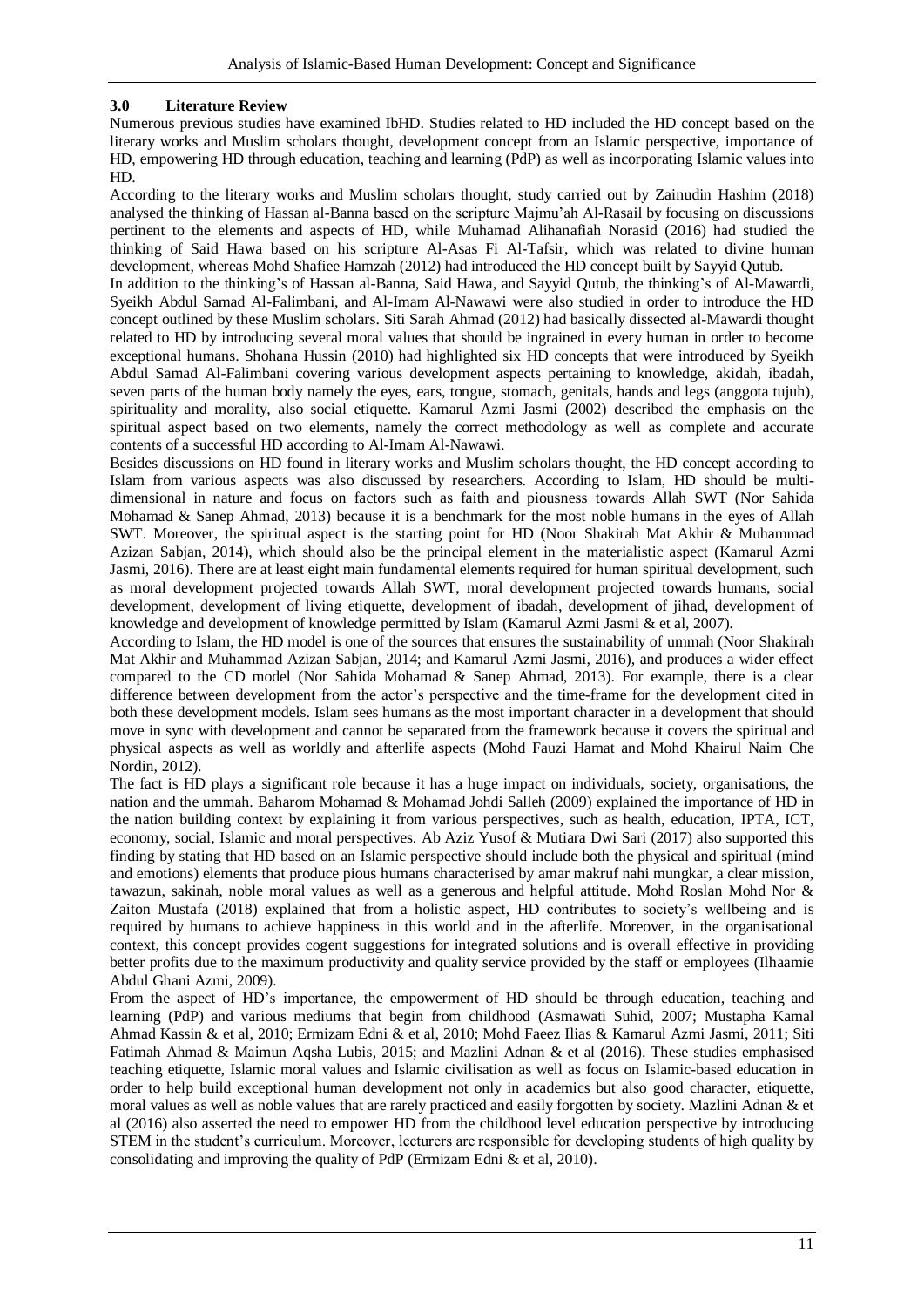Mohd Yusof Othman (2012) stated that the Malay language plays a dynamic role in HD because it is based on strong core values, namely Islamic values. The Malay language is not only a mode of lingual communication used solely for delivering information but it is more than that because the Malay language is part of the national identity. Therefore, education, teaching and learning (PdP) involving the Malay language as well as Islamic education should be emphasised because Malaysia has critically invested in higher education and HD in efforts to produce a society that possess a noble sense of thinking, open thinking, incredible foresight and a high level of employability (high marketability) (Norhasni Zainal Abidin, 2014). In addition, appreciating and practicing the National Education Philosophy (FPK) concept should be emphasised in order to produce humans who possess all aspects of life and the capability of safeguarding the wellbeing of oneself, family, society as well as fellow Muslims (Saharia Hj. Ismail, 2015). In addition, a student's balanced personality and academic achievement should receive attention because these two elements are the core of HD (Nooraini Othman, 2018).

Besides empowering HD through the education system, assimilation of Islamic values should also receive attention because the importance of Islamic values incorporated into HD has tremendous effects on humans (Norullisza Khosim, Azrin Ibrahim & Mohd Shukri Hanapi, 2020). For example, development of Quranic values through self and work values that produce excellent humans should be emphasised in HD because it is capable of enhancing performance and self-potential. In addition, the individual should be equipped with noble values and stay optimistic because the objective of development is not solely for materialistic purposes but rather acts as a method and tool for achieving a better quality of life as well as improving human civilisation (Rashidi Abbas & Zilai Saari, 2016; and Haryati Shafii & et al (2009). Besides that, moral values, mainly those projected towards Allah SWT, are significant and are values that motivate the development of human civilisation; hence, should be assimilated by each human (Kamarul Jasmi & et al, 2004). A person's quality can be enhanced by adopting the evaluation of a narrator's concept according to the 'Ulum al-Hadith framework when developing a holistic and flexible individual (Khadher Ahmad, 2019).

Based on these discussions, it is clear that there are numerous literary works related to IbHD. Various concepts regarding HD have been introduced by Muslim scholars in the form of excellent human identity in this world and in the afterlife. The HD concept summarised by the Muslim scholars and described by researchers is IbHD because its concept is guided by the teachings of the Quran and Sunnah. Also, there are literary works that emphasise the importance of HD for every strata of society, which can be empowered through the education system and the PdP process. The assimilation of Islamic values must begin from an early age in order to build an excellent individual, not only for life in this world but also in the afterlife.

#### **4.0 Analysis and Discussions**

#### **The Islamic-based Human Development (IbHD) Concept**

Overall, the development and implementation of HD should be based on the Quran and Sunnah because Islam has its own virtues and strengths in every matter that has been divinely stipulated by the shari'ah. Muhammad Syukri Salleh (2003) argued that it will not be an IbD if it still adheres to the conventional method that has differing views on basic matters pertaining to development.

IbHD is a development process based on the supremacy of Allah SWT and its objective is to gain the blessings of Allah SWT, while its framework includes life in the spirit world, in this world and in the afterlife. There are at least seven fundamentals or principles that have been outlined, which are namely making Islamic worldview (tasawur) the development mould, humans as actors of development, the spirit world, this world and the afterlife as a development scale, knowledge about fardhu 'ain as a development framework, ibadah as a method of development, nature as a development tool, and achieving mardhatillah as the objective of development (Muhammad Syukri Salleh, 2003).

IbHD can be implemented according to various aspects, among them is understanding the IbHD concept, the education and PdP process as well as assimilating Islamic values. Neglecting HD would have a negative effect not only on the individual but also on society, the nation and human civilisation. This is because HD is the core element in national and societal development, while the core element in HD is spiritual development since spiritual progress is the main reason why Allah SWT created humankind. Allah SWT exhorted in the Quran, Surah al-Zaariyat, verse 56, meaning:

*"And I did not create the jinn and mankind except to worship Me" (Al-Zaariyat: 51:56)*

When pursuing developmental progress in various aspects, Islam does not neglect the world because the world is a place and its contents act as tools for HD. Hence, IbHD is a form of development that embraces maqasid alshari'ah, especially the five main aims, which is to preserve religion, the mind, life, descent or lineage and property. IbHD is an important fundamental aspect and its implementation guarantees a prosperous life in this world and in the afterlife. Allah SWT exhorted in Surah al-Qasas verse 77, meaning:

*"But seek, through that which Allah has given you, the home of the Hereafter; and [yet], do not forget your share of the world. And do good as Allah has done good to you. And desire not corruption in the land. Indeed, Allah does not like corrupters".*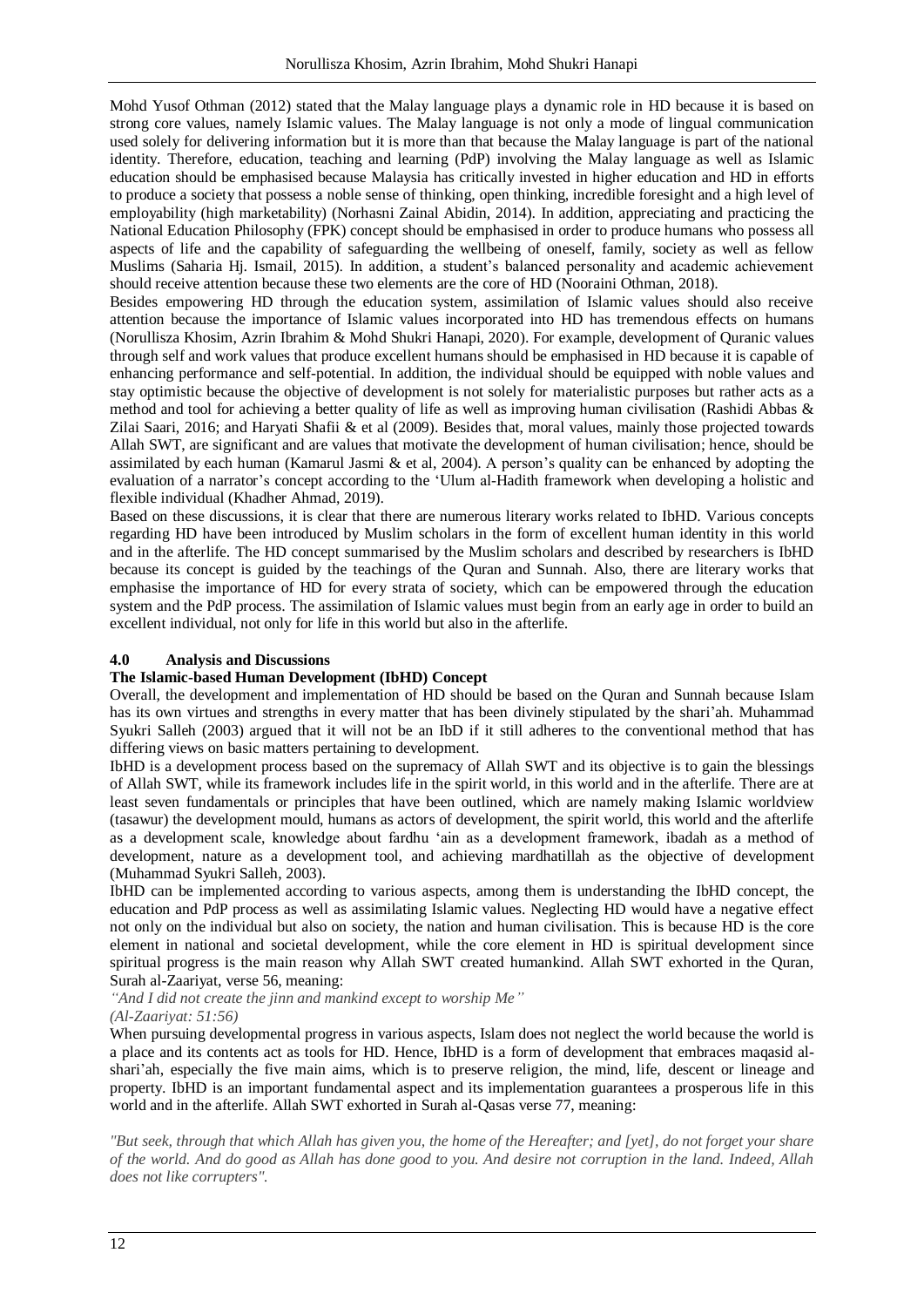#### *[Al Qasas, 28:77]*

Based on Surah Al-Qasas Verse 77, it is clear that Allah SWT does not forbid humans from thinking about worldly affairs because the world is where humans have rights and responsibilities that have to be exercised, observed and fulfilled. Allah SWT has reminded humans that they should use what is bestowed on them as a way for reaping profits or benefits in the afterlife and avoid damaging or deleterious circumstances in this world culminating from management and administrative failures (Ibn Kathir, 1998).

Every changes, development and progress based on Islam refer to the return to true and genuine Islam that has been practiced and embraced by the Prophet SAW as well as noble companions, the tabi'in and the tabi' tabi'in as well as the mukminin and muslimin after them until today (Al-Attas, 1977). Hence, there will be no changes or progress made by a person, nation, society or civilisation unless there are sincere efforts to carry out the changes according to the promise made by Allah SWT, as mentioned in Surah Ar-Ra'd, Verse 11.

*"*... *For him [i.e., each one] are successive [angels] before and behind, protecting them by Allah's command. Indeed, Allah would never change a people's state (of favour) until they change their own state (of faith). And if it is Allah's Will to torment a people, it can never be averted, nor can they find a protector other than Him". Al-Ra'd, 13:11)*

#### The Significance of Islamic-based Human Development (IbHD)

Firstly, the significance of IbHD can be construed from the sources that act as main references when building the IbHD concept, namely the Quran and Sunnah. Both the Quran and Sunnah are the main sources in Islamic jurisprudence that pose as a guideline for a human's journey of life. Belief in these two main sources, especially for a Muslims, should be emphasised when implementing IbHD because the Prophet SAW exhorted in a Hadith, as follows:

*"I have left behind two things so that you all do not go astray forever as long as you believe in these two things, namely Allah's scripture and the Prophet's Sunnah"* 

# *(Narrated by Imam Malik)*

Secondly, the significance of IbHD can be evaluated based on seven fundamental principles used in building the IBHD concept, as outlined by Muhammad Syukri Salleh (2003) in the IbHD concept. It clearly states the significance of the IbHD model in building excellent humans compared to using the CD model because the CD model is unsuitable for implementation in an Islamic society since its development process is usually horizontally analysed, which only involves the inter-human and human-to-nature relationships (Muhammad Syukri Salleh, 2003). Hence, IbHD must be well understood in order to help implement HD according to the guidelines stipulated by shari'ah and to then produce humans who are excellent in this world as well as in the afterlife, because human life does not end in this world but continues into the afterlife. Without an understanding about the actual IbHD concept, the concern is that the desired objectives are not achieved after the implementation, which leads to development that does not fulfil Islamic guidelines. Each element related to Islam and Muslims should take a certain path and adopt solutions outlined by Islam. This is because the Islamic worldview has three important fundamentals that should be adhered to, namely Allah SWT is the Creator, humans are creatures and nature is also a creature, which incidentally are fundamentals that contradict the CD model. The CD model is moulded according to Western values that do not advocate the belief in Allah SWT as well as the assumption that humans are economic creatures that focus only on inter-human and human-to-nature relationships (Muhammad Syukri Salleh, 2003). Thus, the concept of IbHD and its significance can be concluding as follow Figure 1



**Figure** 1: Islamic-based Human Development (IbHD) Concept and Significance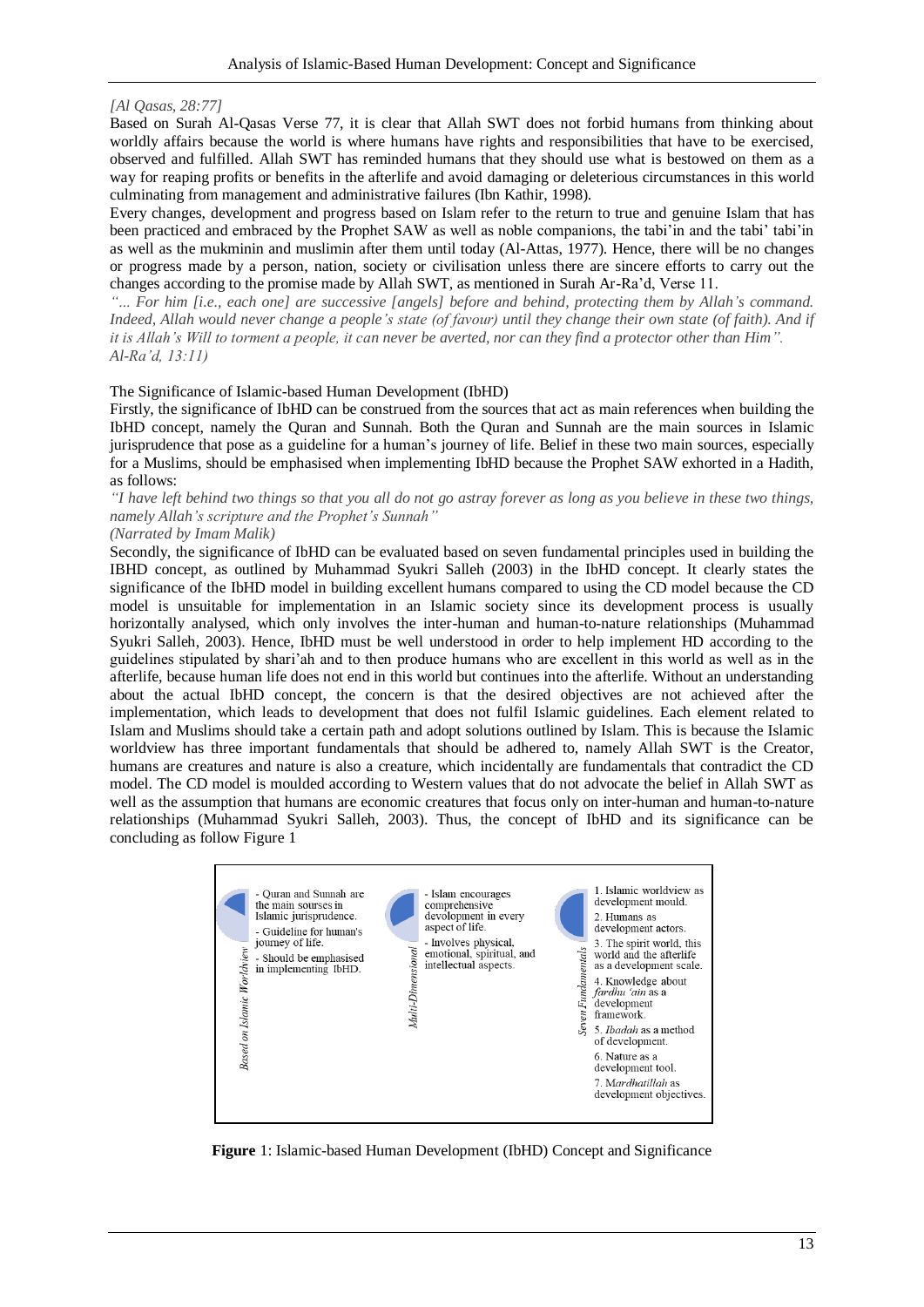## **5.0 Conclusion**

It can be concluded that IbHD is a development concept that serves as a guide and a principle of life, especially for Muslims, because it is a concept based on the Quran and Sunnah as well as a demand made upon all Muslims by Islam. Each designation stipulated in the Quran and Sunnah is an important fundamental element that ensures the sustainability of a society and civilization. The belief in these two main sources must be strengthened in order to face life in the globalisation era that is filled with challenges and obstacles. The objectives of life and a true understanding of the IbHD concept and significance must be constantly emphasised so that the implementation process does not deviate from the ultimate truth.

### **Acknowledgement**

Thank you to the **Universiti Sains Malaysia (USM)** for the financial supports through Short Term Grant, Account No: **304/CISDEV/6315131** - Titled Position of Hisbah and Negative Perceptions of Islamic Development Institutions in Malaysia

## **References**

- 1. Al-Quran Al-Karim.
- 2. Ab Aziz Yusof & Mutiara Dwi Sari. (2017). Pembangunan Modal Insan Daripada Perspektif Islam: Impak Kepada Pengurus. *Malaysian Journal of Social Sciences and Humanities (MJ – SSH)*.
- 3. Syed Muhammad al-Naquib Al-Attas. Islam: Faham Agama dan Asas Akhlak. Kuala Lumper: Angkatan Belia Islam Malaysia (ABIM).
- 4. Asmawati Suhid. (2007). Pengajaran Adab Dan Akhlak Islam Dalam Membangunkan Modal Insan. Jurnal Pengajian Umum. Vol 8.
- 5. Baharom Mohamad & Mohamad Johdi Salleh. (2009). Pembangunan Modal Insan Sebagai Satu Pelaburan Penting Dalam Konteks Pembinaan Negara. Prosiding "Seminar Pembangunan Modal Insan 2009".
- 6. Ermizam Edni & et al. (2010). Pembangunan Modal Insan Melalui Pengajaran Dan Pembelajaran. Seminar Penyelidikan dan Inovasi.
- 7. Haryati Shafii & et al. (2009). Pembangunan Modal Insan Ke Arah Meningkatkan Kualiti Hidup Masyarakat. International Conference On Human Capital Development.
- 8. Ilhaamie Abdul Ghani Azmi. (2009). Human Capital Development And Organizational Performance: A Focus On Islamic Perspective. Jurnal Syariah. Vol. 17. No. 2.
- 9. Imaduddin Abu Al-Fida' Ismail bin Kathir. (1998). Tafsir Al-Quran Al-Adzim. Beirut: Dar Al-Arqam bin Abi Al-Arqam.
- 10. Kamarul Azmi Jasmi & et al. (2007). Pembangunan Modal Insan Yang Sempurna Menurut Perspektif Al-Imam Al-Nawawi. Seminar Antarabangsa Peradaban Melayu Ke-3.
- 11. Kamarul Azmi Jasmi & et.al. (2004). Pendidikan Akhlak Kepada Allah SWT Nadi Penggerak Pembangunan Peradaban Insan. [https://www.researchgate.net/publication/277255994.](https://www.researchgate.net/publication/277255994)
- 12. Kamarul Azmi Jasmi. (2002). Paradigma Al-Imam Al-Nawawi Dalam Pembangunan Insan: Satu Kajian Teks Terhadap Kitab Riyad Al-Solihin. Disertasi Sarjana, Fakulti Sastera dan Sains Sosial, Universiti Malaya.
- 13. Kamarul Azmi Jasmi. (2016). Pembangunan Insan Daripada Perspektif Islam. In Kamarul Azmi Jasmi (Ed.), Ensiklopedia Pendidikan Islam (Edisi Pertama ed., pp. 102-107). Skudai Johor: Fakulti Tamadun Islam, Universiti Teknologi Malaysia & Persatuan Cendiakiawan Pendidikan Islam Malaysia (AIES).
- 14. Kamarul Azmi Jasmi. (2016). Pembangunan Akhlak. In Kamarul Azmi Jasmi (Ed.), Ensiklopedia Pendidikan Islam (Edisi Pertama ed., pp. 99-100). Skudai Johor: Fakulti Tamadun Islam, Universiti Teknologi Malaysia & Persatuan Cendiakiawan Pendidikan Islam Malaysia (AIES).
- 15. Kamarul Azmi Jasmi. (2016). Pembangunan Insan daripada Perspektif Islam. In Kamarul Azmi Jasmi (Ed.), Ensiklopedia Pendidikan Islam (Edisi Pertama ed., pp. 102-107). Skudai Johor: Fakulti Tamadun Islam, Universiti Teknologi Malaysia & Persatuan Cendiakiawan Pendidikan Islam Malaysia (AIES).
- 16. Khadher Ahmad. (2019). Kualiti Individe Dalam Pembangunan Insan Menurut Kerangka 'Ulum al-Hadith: Satu Analisis. Jurnal Usuluddin. Vol. 47 (Khas)
- 17. Mazlini Adnan & et al. (2016). Memperkasa Pembangunan Modal Insan Malaysia Di Peringkat Kanak-Kanak: Kajian Kebolehlaksanaan dan Kebolehintegrasian Pendidikan STEM Dalam Kurikulum PERMATA Negara. GEOGRAFIA Online Malaysian Journal Of Society And Space. Vol. 12. Bil. 1.
- 18. Mohd Faeez Ilias & Kamarul Azmi Jasmi. (2011). Peranan Pendidikan Islam Dalam Pembangunan Modal Insan Kelas Pertama. Persidangan Kebangsaan Sains Sosial.
- 19. Mohd Fauzi Hamat & Mohd Khairul Naim Che Nordin. (2012). Tinjauan Kepentingan Pembangunan Modal Insan Di Malaysia. [https://umexpert.um.edu.my/file/publication/00002849\\_82304\\_82803.pdf](https://umexpert.um.edu.my/file/publication/00002849_82304_82803.pdf) [Accessed at: 11 September 2019].